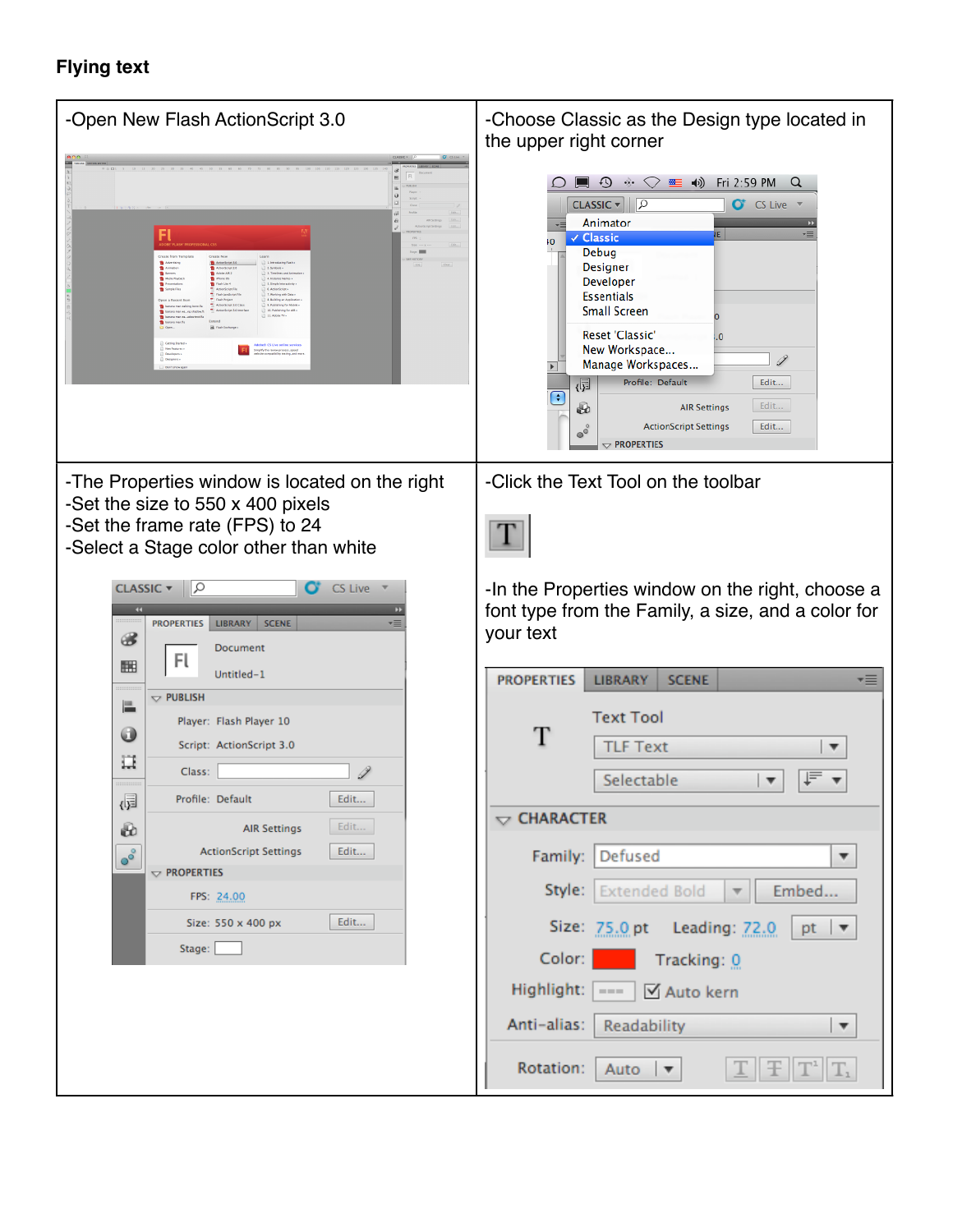| -Click on the Stage and you will get a flashing<br>cursor text box | -You will be typing a 3 word phrase for the<br>project, but only do one word at a time.                                                                                                                                                                                                                                           |
|--------------------------------------------------------------------|-----------------------------------------------------------------------------------------------------------------------------------------------------------------------------------------------------------------------------------------------------------------------------------------------------------------------------------|
|                                                                    | -Type the text of your first word                                                                                                                                                                                                                                                                                                 |
| -Select the Free Transform tool on the toolbar                     | -Place the mouse inside the transform box on<br>the stage<br>-Right Click > Break Apart                                                                                                                                                                                                                                           |
|                                                                    | <b>Create Motion Tween</b><br><b>Find Previous Link</b><br><b>Find Next Link</b><br>Cut<br>Copy<br>Paste<br>Select All<br><b>Deselect All</b><br>√ Free Transform<br>Arrange<br>Þ<br><b>Break Apart</b><br><b>Distribute to Layers</b><br>Scrollable<br>Check Spelling<br><b>Motion Path</b><br>$\mathbb{P}$<br>Convert to Symbol |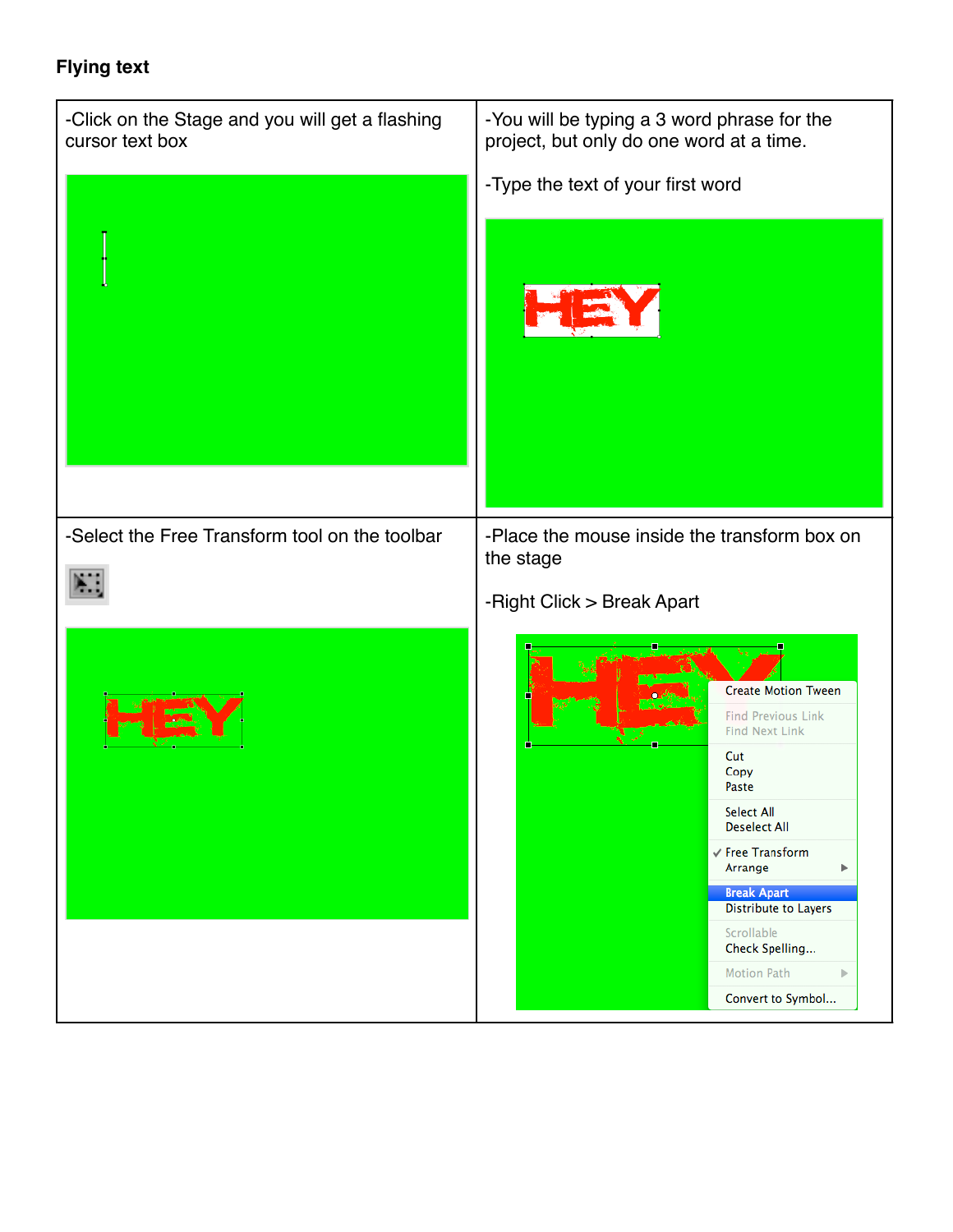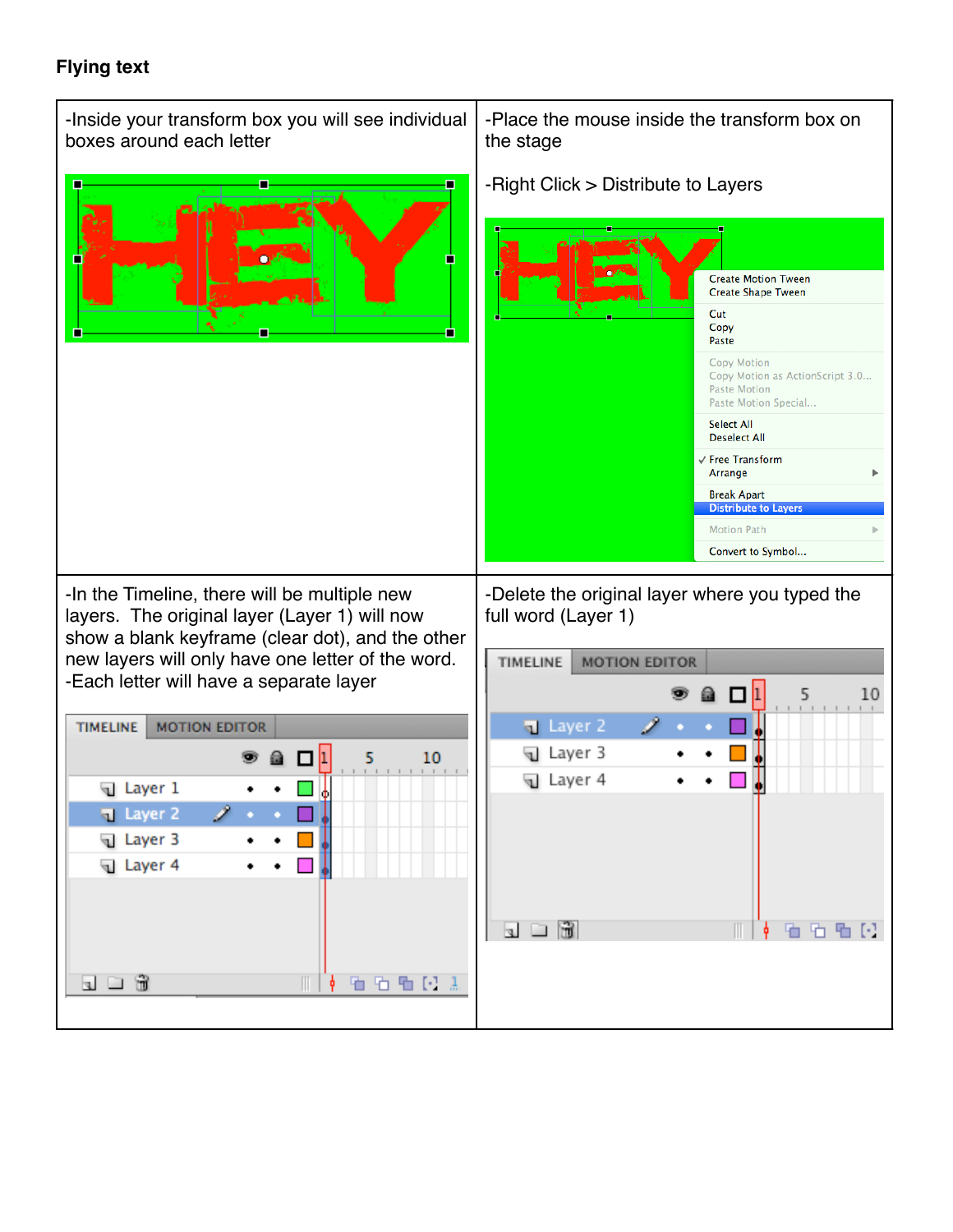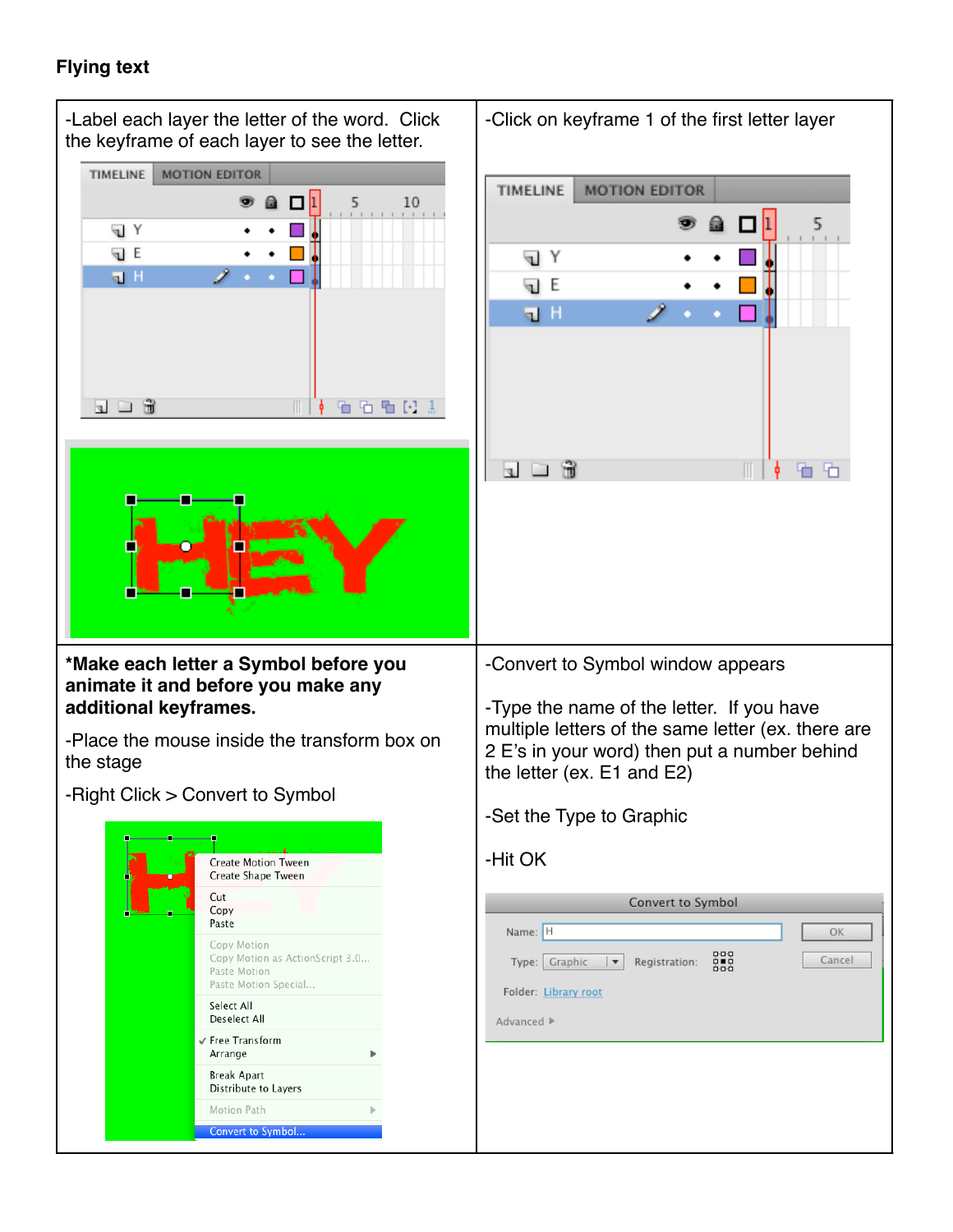